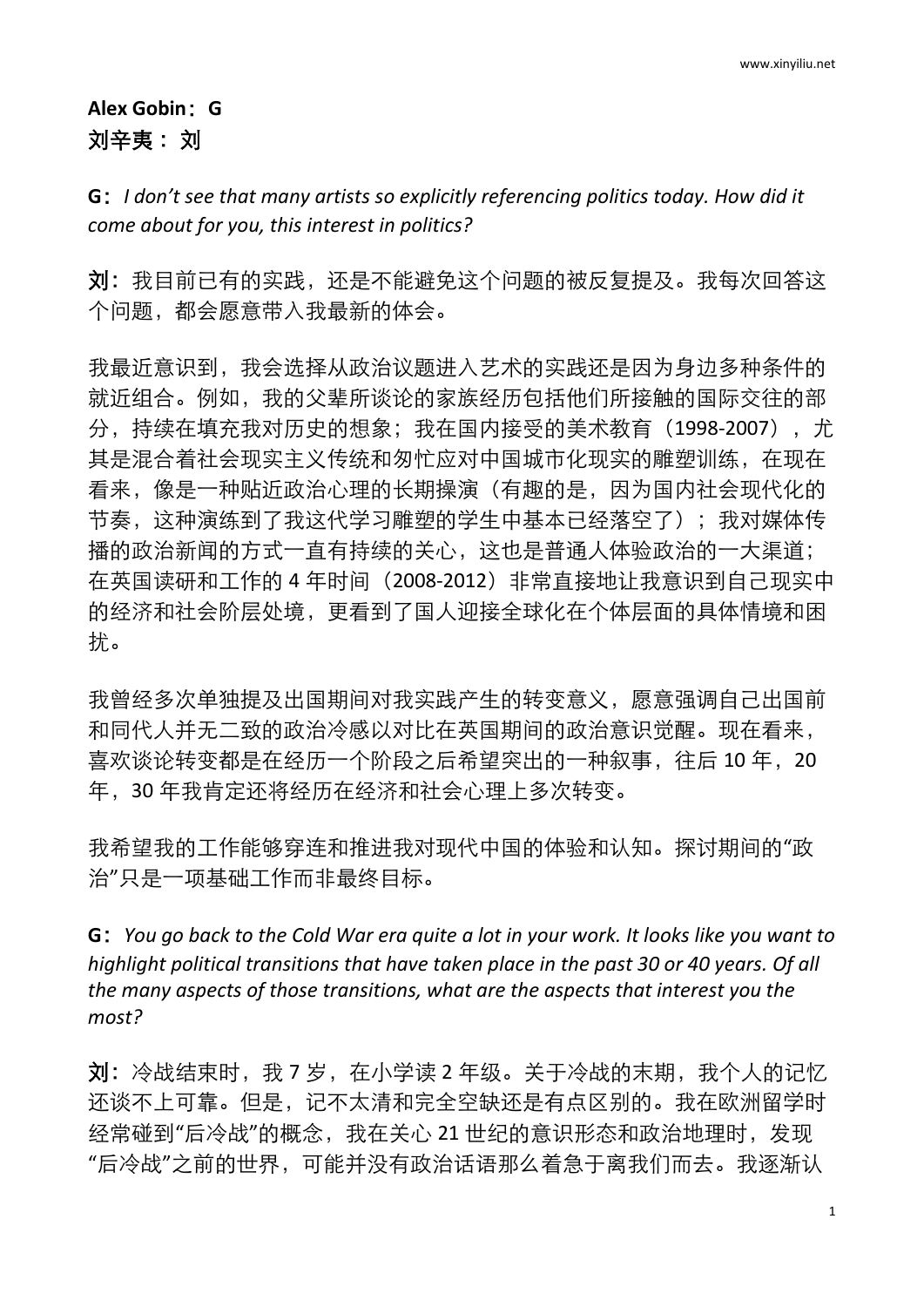识到这个概念还是线性历史观的产物,还可能有些一厢情愿的宗教性情感。G7 为代表的"西方"对中国的不信任与对俄罗斯的敌对(如排斥中国在非洲和其 他南方国家的经济参与以及和俄罗斯在东欧和中东的政治和军事介入),无论 是出于地缘的利益还是政治的心理,都和冷战时代如出一辙。很多今天的国际 关系不仅还在沿袭冷战时的阵营和可控的舆论战的套路,而且双方表演的激烈 程度也不遑多让。例如,中国国内舆论对参与世界的想法也很感性,一方面希 望长期在贸易和资源方面从外部获益,另一方面又喜欢制造和渲染外部世界的 凶险和敌对,特别是涉及意外的生命和财产损失之时。这反过来用于构建自身 疆域内一片太平景象。我觉得这也是一种冷战尚未彻底进入历史的表征。不用 说,距离北京很近的朝鲜半岛,至今还是如假包换的冷战进行时,不知哪天哪 一方可能情绪不稳。我没有特别的动力去回顾冷战,就算冷战这一事物在 21 世纪回归人类的叙事,它也不会重复原先的逻辑和趋势。冷战最终会是历史的 材料,只是这段材料可能是核废料,它的衰变期长得超出了我们的想象。

**G**:*You like to work on political and national symbols. Symbolism, when it is overused, can become really abstract and to some extent it loses meaning. Would you say that your work is an attempt to shed light on those symbols in order to ascribe them a new meaning? Would you say also that, with this perspective in mind, your work is an attempt to make sense of contemporary history? In other words, would you say that your work is an attempt to demystify contemporary politics and turn it into a more personal and intelligible language?*

刘: 你说"过度使用 (overuse) 了符号会造成对符号意义的抽象甚至消灭"很 有意味。很明显,是大众文化,而不是禅宗已经把符号的意义在公共领域中消 灭得差不多了,我只是期望从个人角度还能对它们今天的虚无状态获得一些理 解。关于我对符号的使用,我的出发点是一个将它们看作为一种公共性的视觉 矿藏。许多现代政治符号和企业商标设计 LOGO 并无太多区别,是比较技术性 的图示系统。另外因为考虑到外交使命,也就考虑了跨文化的通识性。所以政 治符号很少采用有特定文化障碍的方案。我的兴趣是,政治对它们的叙事曾经 是垄断性的,符号挂载的叙事总是咄咄逼人,导致我们其实没有多少空闲可以 去观看它们的表征。其实它们的视觉逻辑也很任性或者说很有艺术上的想法, 特别当已经失效的或者正在失效的政治符号,以图像的形式出现的时候,原有 的附在符号上的叙事开始脱落,它们自身显露出新的潜能,我做的事是去识别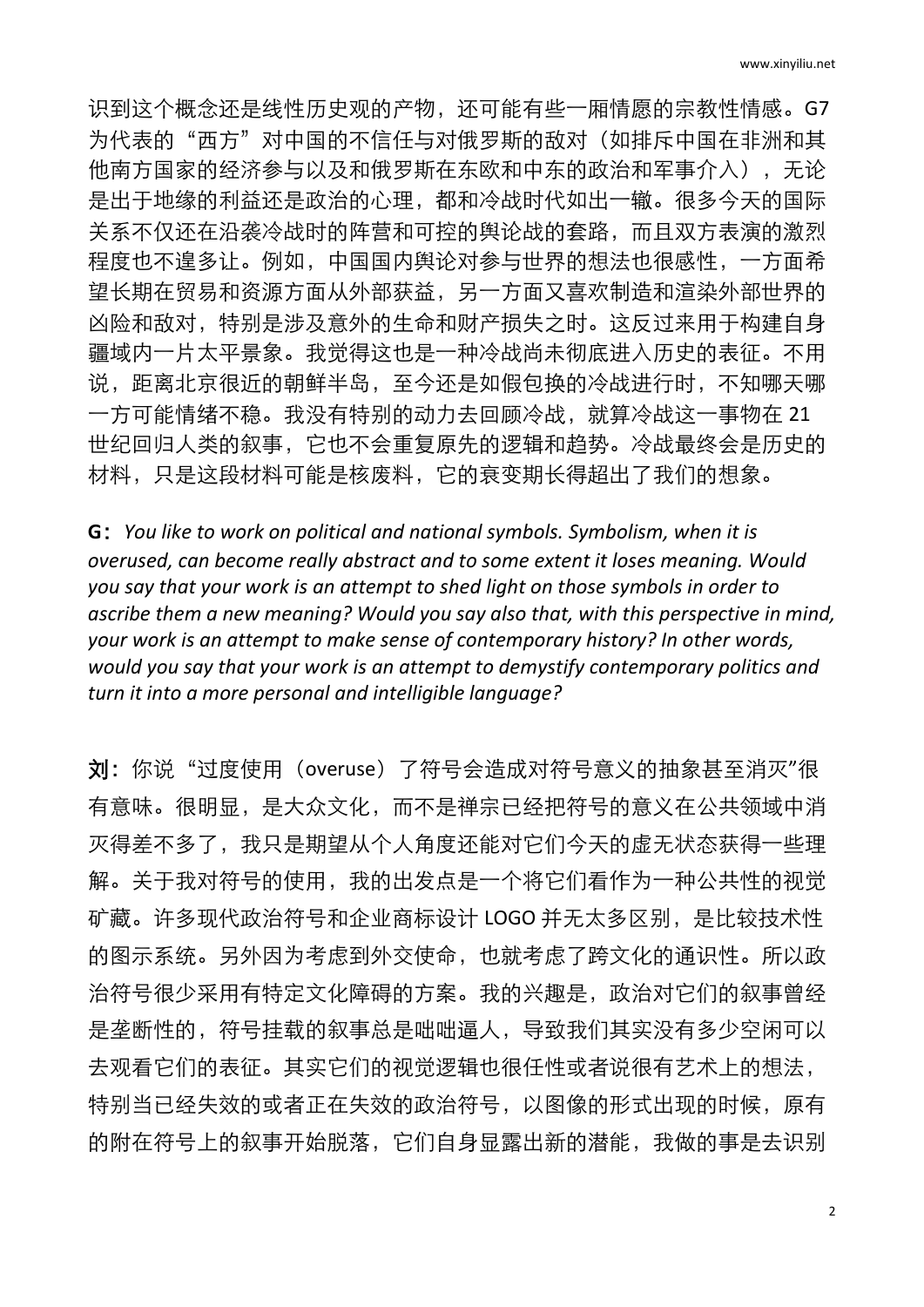或者提炼这些面向,尝试把它们和自己在生活其他领域中获得的经验关联起来。 可能这和你说的 to make sense of contemporary history 有接近的地方。

你说的 to demystify contemporary politics and turn it into a more personal and intelligible language? 我个人所能关心的当代政治非常有限, 所以我无从确认这 点。我大体上是报以可知论的观点去看待人类政治的,人们总是热衷于挖掘政 治世界里的那些不公开的东西,但研究历史,还是能注意到人类的政治受限于 人性对于私利的执着。因而在大体上看,政治是利益博弈的舞台,我们愿意谈 论的进步(Progress)就是利益博弈方式的推陈出新。

**G**: *According to you, does the artist have any responsibility in the political field? What should be the position of the artist concerning political and social issues?*

刘:出于对当代艺术里的身份政治和异见艺术路线的印象,我会提醒自己不要 将政治信仰和艺术实践的目标相混淆。我认为这是我作为艺术家的一种责任。 我在专业精神上不愿接受把艺术作为一种工具,无论这些个人目标是否是牟利 性质的。

我也希望把自己实践扩大到艺术创作以外的领域,比如写作,策划和团体工 作。我会对试图进入政治领域的艺术家报以理解,毕竟在今天产生被广泛认可 的艺术家需要太多条件的组合,而许多关心政治和社会建设的艺术家有成为政 治人士和社会活动人士的潜质。

另一方面,你说的关心社会和政治议题的艺术家如何看待自己在社会中的位 置,看起来是个在今天越发紧迫起来的问题。当代艺术的商业势力在 2008 年 金融危机后更加膨胀了,我若希望能够持续实践也已经离不开商业体系的支 持。考虑到这种情况,我经常怀疑自己和自己所欣赏的艺术家的社会和政治关 切是否最终只会被观众视为一种类似于口味或偏好一类的消费性因素。

当我不这么悲观时,会想象关注社会政治的艺术家的角色就是凭借极有限的资 源,为自己挖掘密道的人。幸运的话,这些密道说不定能帮助他/她自己穿行世 界,明了身处的庞杂网络的一些成因和构造。再幸运一些的话,这些挖密道的 人会遇到一些同好,在互助中相互启发。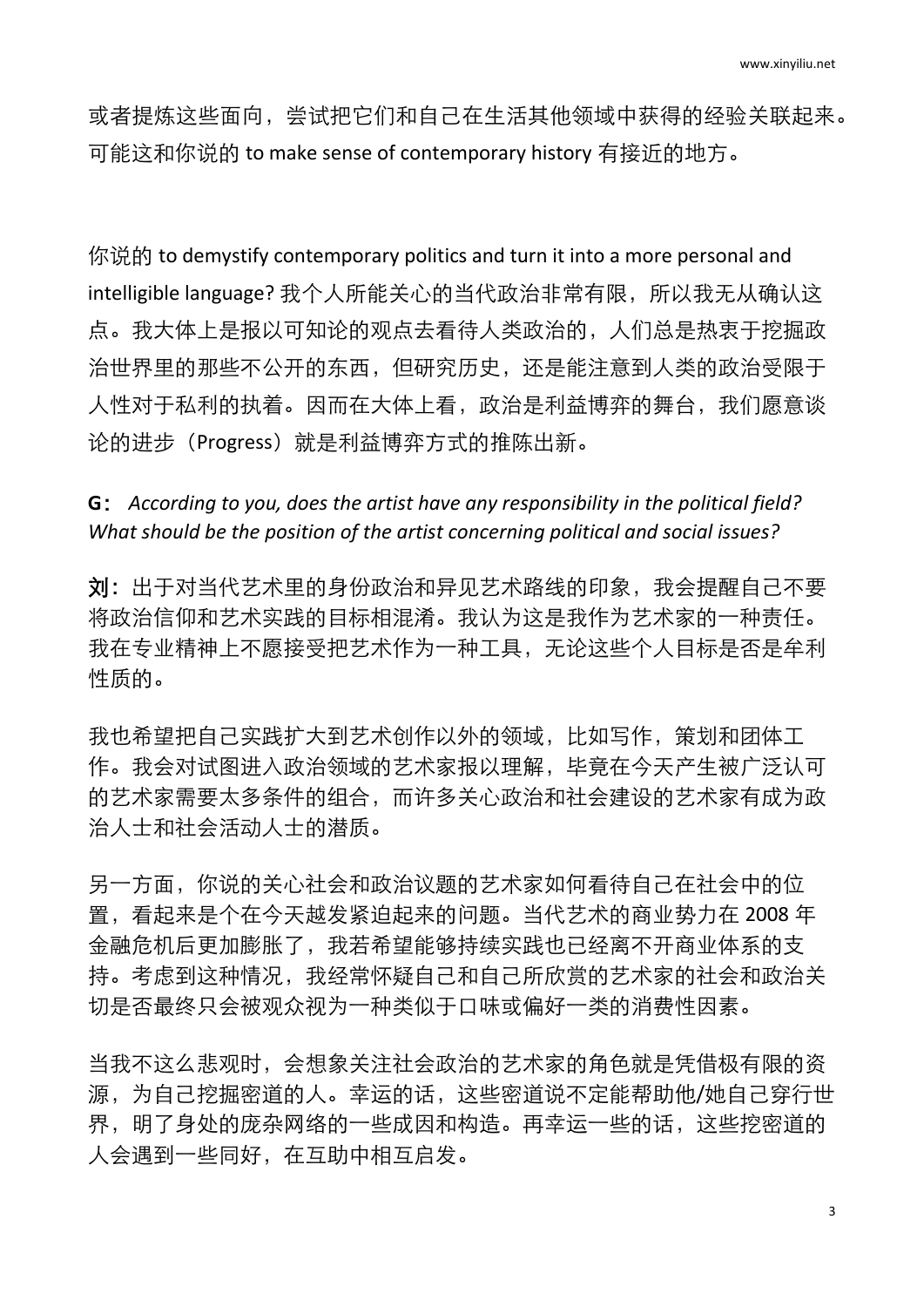至于要影响更大范围的社会舆论,常常就不是艺术家能够单凭自己把握的事 了。如大多进入"良性"互动的案例,多少需要基于流行的文化和政治共识,比 如都市再造,环境保护,社区意识,纪念性或庆典性的艺术活动。如果有艺术 家想要在舆论视野中挑战一些常识,习俗和秩序时,这类艺术和社会政治的互 动难免于舆论攻击或褒贬站队,反而阻碍了艺术家的推进和社会的反思。当然 有些艺术行动只是意外成为了舆论热点,并非是艺术家全力为之的结果。这种 时候,往往需要受大众信任度高的教授,批评家,策展人甚至政界人士出来引 导叙事。这通常也是我们看到的艺术事件的来源,和个体艺术家出于自身的主 动实践已不全是一回事了。我的意思是,艺术真正能作用于社会和政治的影 响,只可能是艺术系统集体创作了。

**G**:*Art and politics have a weird relationship, they tend to reflect each other and yet they often seem to act in separate worlds. How would you describe this relationship, according to your opinion?*

刘:我见到过一些政治家的艺术作品,也见识过一些艺术家的政治活动,但我 不认为我目前有足够学识能说清楚这种关系。如果非要从这个角度谈我主观性 的体验,我会认为有理想的政治实践和关注社会现实的艺术实践可能是非常亲 近的事业。它们都需要了解如何与他人合作,集合有限的资源推进某种不甚具 体的关于社会的想象,并要实现某种公共表述。我觉得政治和艺术的有一个相 同点,那就是需要抓住观众。

在实践中,特别重要的一项能力是对自身作用范围的设定。政治家虽然知道要 和尽可能广大的群众协同来建立起共同体,但为了让他们的叙事有竞争力和吸 引力,他们经常需要对着他们想象中的目标人群宣讲他们如何感同身受这部分 人民的所思所想。而艺术家都清楚只会有小部分人可能和自己享有一些共同志 趣,如果想要有效推进这项事业,希望同时讨好太多的人可是大忌,于是多数 艺术家宁可花上很长时间实验方向和风格,也不愿意鲁莽出道。不同的艺术家 和不同的政治家也都"*act in separate worlds"*,这其实是一种共识。

至于"*tend to reflect each other"*,我想或许是因为做事的冲动有些相似,所以才 有政治家一不留神就把政治事业当成了艺术事业,而有一些艺术家一没控制住 自己就将艺术事业发展成了政治事业。

**G**:*You focus a lot on national borders, obviously that's a sensitive topic. What makes this topic so interesting to you as an artist and as a Chinese citizen?*

4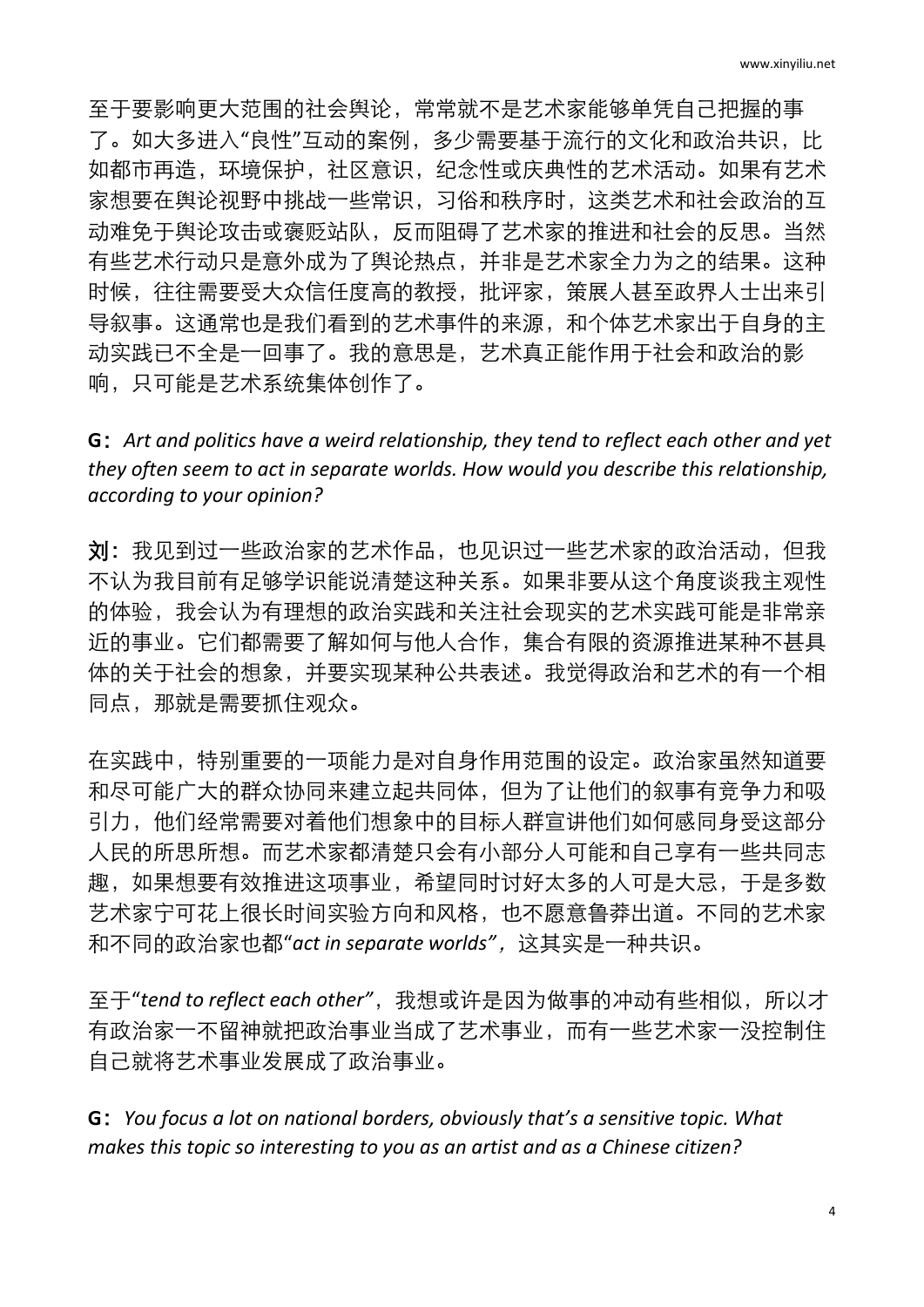刘:我觉得的中国人普遍比发达国家的国民更在乎国家边界的形状,而且不仅 是自己国家,对别国的国界形状也很上心。

这和我们的历史教育密不可分:现代中国人的国家和民族意识是通过回顾 19 世纪到 20 世纪的对外战争中遭遇的一系列军事挫败和政治失利,特别是依靠 "回忆"战败导致的割地赔款的耻辱感来凝聚国民的国家和国际意识。加上今 天中国国界线上仍有一些边境处于悬而未决的状态, 例如和印度, 缅甸, 越南 等国在陆地上的划界,和朝韩,日本和东南亚国家在海洋上的划界。因为国家 层面持续动员,这些问题在中国国民中间认识程度和讨论热情都很高,所以我 倒并不认为关注国界本身是个敏感问题,较难突破的还是国族立场方面的问 题。

等条件合话,我也希望了解同处后发国家的印度和东南亚国家的同龄人对他们 国界的看法。在 21 世纪理解国界的意义,还有必要考虑进冷战遗产,互联网 的意识形态,欧盟和申根国,文化消费,一带一路等更宽泛的语境。

具体到我个人的体验,从办理签证到持中国护照在不同国家出入境,所需要面 对的边境管制也随着时间不断在变化。这些混合的经验目前看仍比较贴近我的 生活,会让我觉得如何看待国界似乎是我需要处理的一项技术性问题。

**G**:*In "hundred thousand miles away", I read on your website that you focused on the gap between « personal experience » and « received knowledge », and the gap between « language » and « reality », as far as I understand it. Could you elaborate on this? How would you define this gap between « personal experience » and « received knowledge », and perhaps between language and reality? How did this « gap » specifically play a part in « hundred thousand miles away »?* 

刘:我在新闻稿里说的"现实经历与知识经验的夹缝",是打算将它看作一种带 有能动性的意识空间。纯粹的知识经验总是以逻辑自洽的面貌示人,但这么完 美的事物,并不带动我认识世界。而当我发觉到自己的知识和自己的经历发生 错位关系时,即使程度微妙,也会给我很多维度的冲击,促使我关注起知识和 经历发生的条件。

知识凭借的是语言,经历则与个人的经济和社会政治处境密不可分。来自他人 的语言构成了知识,自我感受的现实成就了经历,两者存在不对位的情况几乎 是普遍的,而不是特殊的。我希望重视这种不对位的体验,并企图用个人的想 象填充他们中间的的缝隙,以便弥合和重组自身知识和经历的关系。

5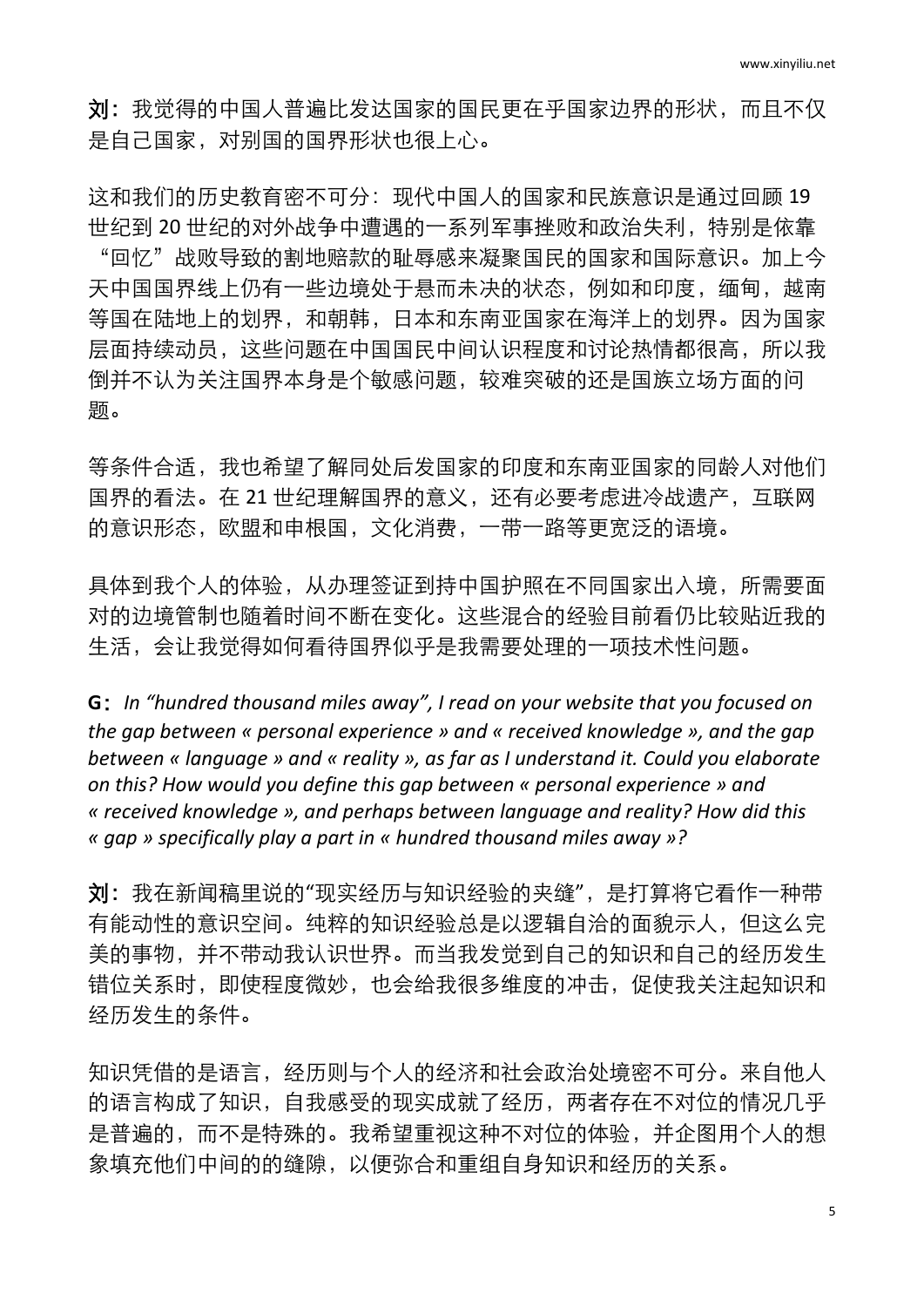这里有一个不得不提的语境是大众媒体给我生活带来的影响。我发现语言(包 括图像语言)对现实的选择和表述,塑造和演绎是大规模发生的。它们过去体 现在历史和政治这样的宏大叙事中,而今则是新旧媒体熟练操演的艺术。在我 回国后的 5 年时间里, 接纳的国内外媒体信息比过去高一个数量级。连我自己 都无法说服自己为何投入这么多精力去阅读和筛选这些整体上贫乏的知识生 产。即使拿反思这回事来说,针对今天我们的肉身经验和观念经验已然存在的 戏剧性张力,传统左派就希望要批判伪善,后真相和判断力的危机;传统右派 则希望整顿诱导,回归秩序,保障主权和传统生活方式;(新)自由主义的左 派也认为表象世界是个问题,但并不一定非是个糟糕的境况,至少可以借此发 展新经济和新文化等等。如果遵循这些意见来指导我看待自己长期生活的北京 东郊城乡结合部环境, 就不难察觉到其中的多重错位。对我而言, 要与这两种 规模的外部经验相处,努力弥合和重构已经不是艺术的需要,而是确认自己心 智健全的需要。我会愿意把"十万八千里"看为是对这种生活方式的经验总 结,也希望由此找到走出这种身心分离的生活方式。

**G**:*« world citizen » is a popular term and a popular concept nowadays, following the trend of globalization. When I look at your work, I really think you express yourself as a world citizen, in other words as a person who is concerned with politics on a global scale, regardless of his nationality. Is that fair to describe you as a world citizen in that way?*

刘:我不太感冒世界公民的概念。我的观察告诉我这是一种幻觉,我的身份无 疑是一个中国公民,也很明确是一个中国艺术家。我乐意了解世界其他地方的 社会政治情况,情况合适的时候,我也愿意自己关联其中。

**G**:*On your website I read this:*

*« In any modern country, a people's pride in their cultural rationality may be a stronger bond than their identity. But in today's highly developed world, social rationality has become increasingly fragile and passive in the wake of a series of terrorist attacks. As a result, this can easily force people's views of their own countries to revert to ethnic identities. For any country founded on modernist sensibilities, the destruction of social rationality is a fundamental attack on the social consciousness. »*

*I'm not sure what you mean by « cultural rationality », could you elaborate on this passage for me?*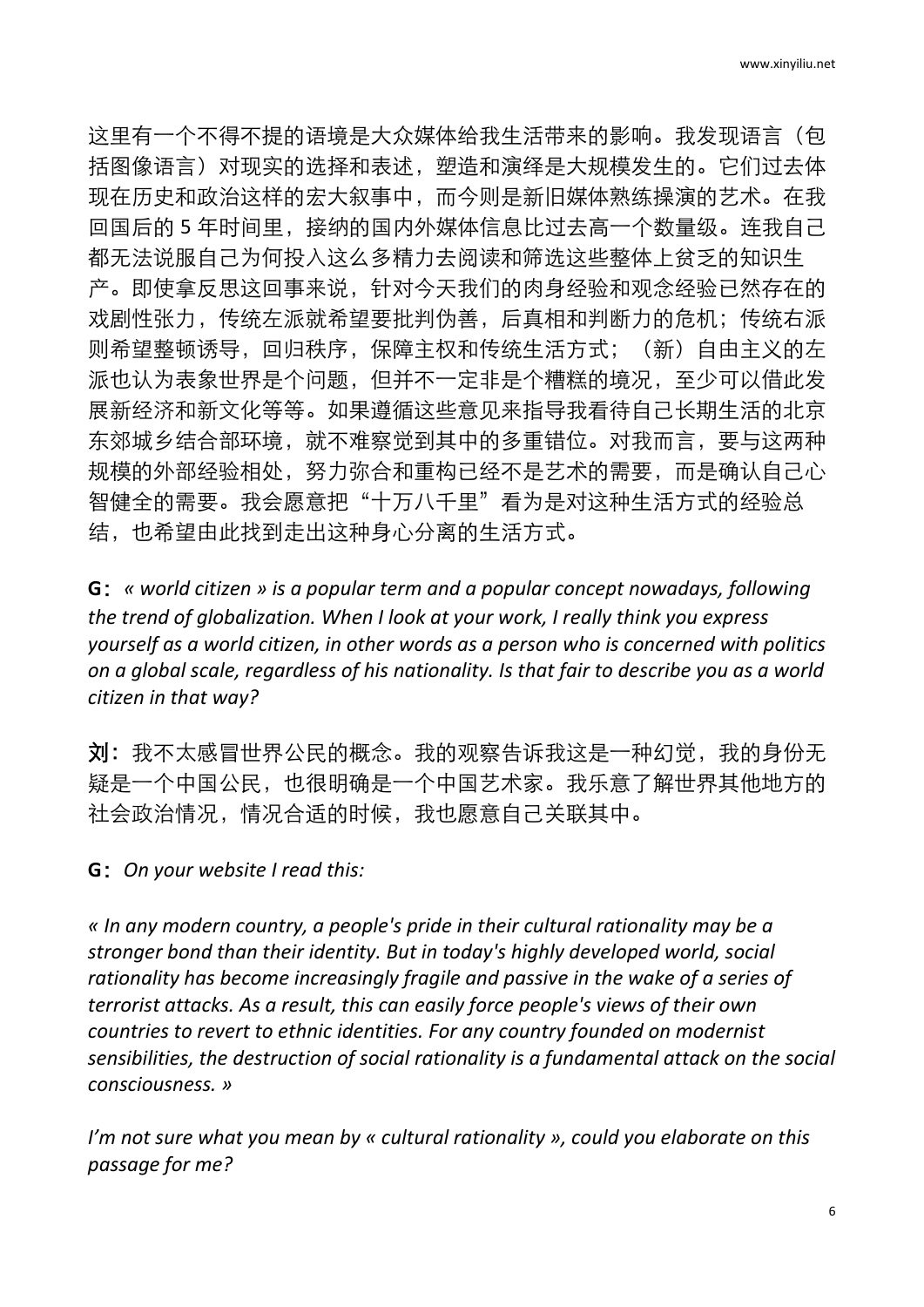刘:这段是我的朋友宋轶为我的"北京好球"项目写的文字,是他邀请我做一 期在杂志上的图片项目。其中他关于"民众意识","文明的理性"对应"暴 恐袭击"的提法是他的角度。我做的就是去实地检查了一遍北京地铁系统里的 防爆罐,并根据当时的实际的布置情况,统计了为这些防暴罐制作的每种样式 的防护罩。

**G**:*In « Palmyra », you replace a world heritage by international news agency logos, should I understand that our world heritage amounts to what is featured in the news? That people's common idea of our world heritage is in fact virtual, and the reflection of media coverage?*

刘:你说"*our world heritage/*我们的世界遗产"其实很关键。我不那么肯定,帕 尔米拉是不是"我们的"。无论从地理的角度,还是从历史的角度,帕尔米拉都 首先是叙利亚的。帕尔米拉和很多地中海沿岸的古城在历史中一直存在着被不 同政治和宗教势力争占和叙述的时刻,例如这座城市的湮灭也是拜罗马帝国所 赐。然而,历史上的多数时候,这些遗迹的命运和居住在世界其他地方的人的 生活产生不了多大的关系,我们今天讨论它,不是因为我们长期从事于考古和 古代历史,而是因为我们的手机上被人推送扣人心弦的报道。这些由国家支持 的,拥有当代卫星通讯技术的国际性的通讯社和电视媒体,可以派驻记者到最 危险的战争前线,直播不同政治势力对这些古迹的争夺。因为帕尔米拉地区频 繁拉锯易手,也因此长期占据大型通讯社的报道版面,它们的叙事也各有偏 重,各自选取符合自身意识形态的角度,渲染保卫人类文明的悲情(如果对比 叙利亚其他地区的战事报道的话,你会发现报道语调平淡很多)。所以我有一 种错觉,认为帕尔米拉的现场可能已经无关我们的现实了,这几大通讯社自身 意愿变成了古代文明的象征,以守卫人类文明的价值,供我们这些人瞻仰怀 古。

**G**:*I like the fact that you are referencing terrorism in your work. I think people nowadays have a hard time trying to make sense of terrorist attacks and islamic fanaticism, and when I say « people » I include myself in. We don't know how to respond to it and to some extent we don't really understand it. I'm a French citizen and the past few years have been particularly dark in my country's recent history. And I'm glad when I see an artist take up those problematics. Could you explain to me what interests you in this topic of terrorism? How do you reflect on it?*

刘:很有些怪异的是,我现在正在巴黎回复你的问题。我多次看见持枪警察和 军人在巴黎的旅游景点缓步巡逻,许多游人对着他们拍照,似乎他们也成了景 区的一部分。军警也很明白其中的尴尬,看起来略有些害羞,让我有些担心他